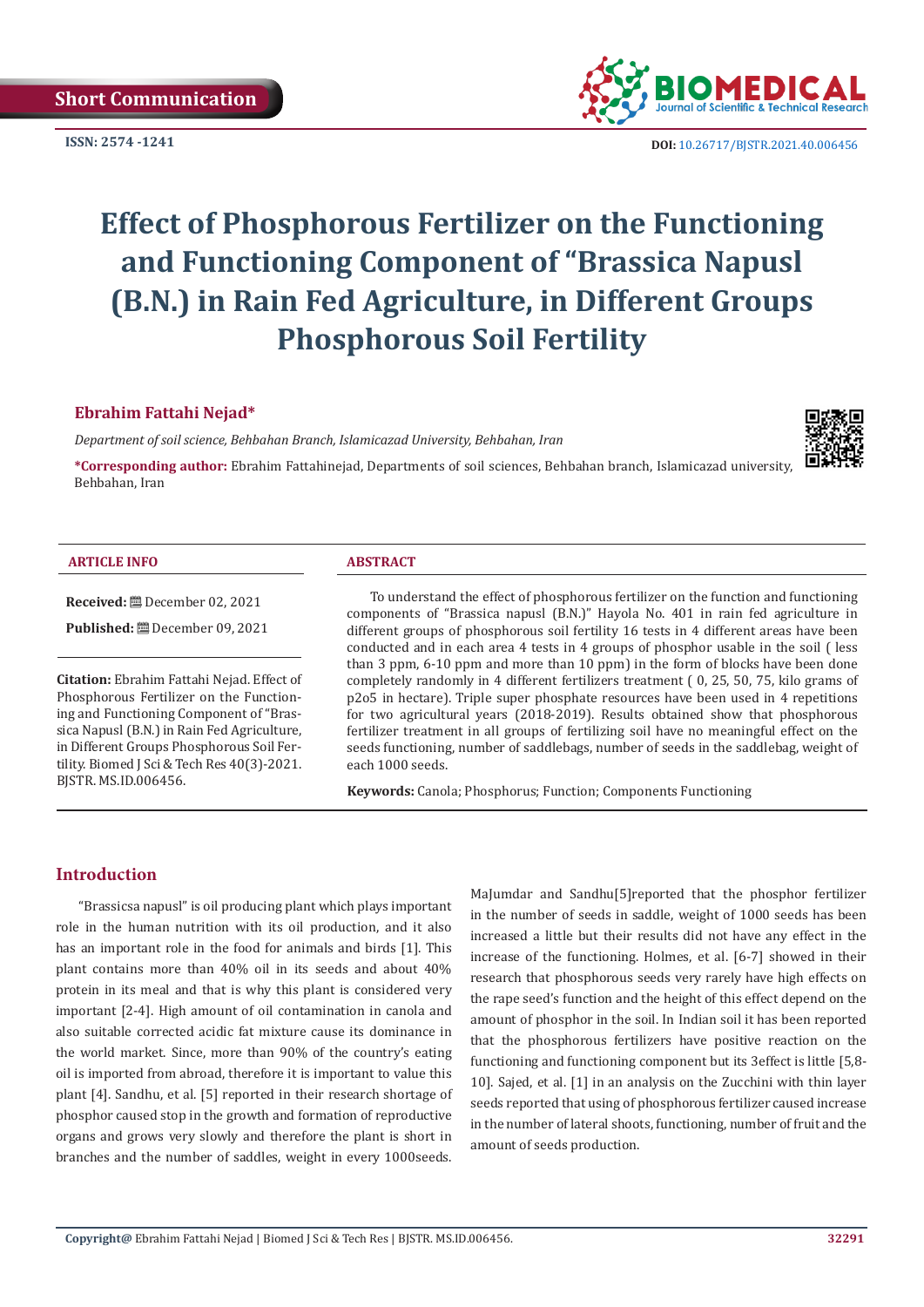# **Materials and Methods**

The test has taken place in Behbahan in southeast of Khozistan state with the longitude 12`, 15° east and latitude of 36`, 30° north and the height of 320 meters from the sea level. Behbahan is an area with semi deserted climate which located in hot steppe climate. Average of rainfall and 10 years temperature is equal to 313.5 milli meters and 25 degrees centigrade respectively. To understand the effect of phosphorus fertilizer on the functioning and sub functioning of component of canola in the rain fed agriculture in different groups of soil phosphorous fertilizing, 16 tests have been conducted in 4 areas. In each area 4 tests in 4 groups of phosphors usable in soil (less than 3ppm, between 3-6ppm, between 6-10ppm and more than 10ppm) have been repeated in 4 treatments of phosphorous fertilizer in the form of complete random block (0, 25, 50, 75 k.g. p2 o5 in hectare) from the triple super phosphate. It means that in each group of soil fertilizing by the amount of phosphate used in the soil for test in the form of complete random block plan in 4 treatments of phosphoric fertilizer in 4 repetitions. The space between these 4 areas are about 35 to 50 kilo meters and the space from the fields to each area was between 3 to 5 kilometers therefore each test consists of 16 terraces. Each terrace with the length of 5 meters with 8 implant lines with 30 centimeters space between them and the space between the bushes on each row was 5 centimeters, the space of terraces in relation to each other in each side was 1.5 meter and the repetitions space also was 1.5 meter. The date of implanting was fixed on the date of the first rainfall in the autumn in the area. Hayolla 401 was used in the test. Method of cultivation was serial and the amount of used seeds was 8 kilograms in hectare. In all the treatments 60kg/ha pure nitrogen (1/2 base +1/2 at the time of shooting (stemming) from the urea source and 50 kilograms of K2 O in each hectare from the potassium sulfate were used as the base. Gain for removal after ripening of saddlebags from an area equal to (1.5\*4 meters or 6 meters) from each terrace was

done and seed's functioning has been determined at the moisture of 10%in hectare. The numbers of bushes in unit, number of seeds in saddlebag, number of saddlebag in bush in unit and the weight of one thousand seeds were measured. In this research MSTAT software was used for statistical analysis. Comparisons of averages have been conducted according to LSD test. Variance analyses of 2 agricultural years have been conducted according to composite variance analysis.

# **Results and Discussion**

#### **Functioning and Functioning Components**

Results of composite variance analysis of 2 agricultural year on the functioning and functioning components showed less than 3 percent ppm in the fertilizing group of phosphorous soil which shows that the effect of phosphorous fertilizer's treatment on the seed, saddle, number of seeds in the saddle and weight of 1000 seeds isn't meaningful but the mutual effect (area \*fertilizing group) on the seed functioning is meaningful (Table 1). Results obtained from (Table 2) for comparison of fertilizer treatment with witness treatment according to "LSD" test show that there isn't a meaningful difference through the seed functioning, number of saddle, number of seeds in saddle and thousand seeds weight between witness treatment with the fertilizing and all are located in one group. In 3-6 ppm soil phosphor of fertilizing group, effects of phosphorous fertilizer treatment on the seed functioning, number of saddles, number of seeds in a saddle and weight of 1000 seeds could be found which was not meaningful. The mutual effect (phosphorous fertilizer \* fertilizing group) of this group on the seed functioning is meaningful but, on its components, it isn't meaningful and mutual effect (areas \* fertilizing group) on the seed functioning is meaningful (Table 3). According to LSD test there isn't a meaningful difference between phosphorous fertilizer treatments with phosphorous fertilizer with witness treatment (Table 4).

**Table 1:** Compound variance analysis functioning and functioning component rape in fertility group soil absorption phosphorus < 3ppm.

|                                        |                          | <b>Mean squares</b>           |                             |                             |                      |  |  |  |
|----------------------------------------|--------------------------|-------------------------------|-----------------------------|-----------------------------|----------------------|--|--|--|
| <b>Change Sources</b>                  | <b>Degree</b><br>Freedom | Number of sheaths in<br>shrub | Number of seed in<br>sheath | Weight of each 1000<br>seed | <b>Seed function</b> |  |  |  |
| Year                                   |                          | 5833/45**                     | 44/325**                    | $12/8$ **                   | 4277604/6**          |  |  |  |
| Repetition×Year                        | 6                        | $121/80$ ns                   | $21/74$ na                  | $0/161*$                    | 3240/56**            |  |  |  |
| Area(A)                                | 3                        | $151/82$ ns                   | $11/64$ ns                  | $0/25*$                     | 1507516/49**         |  |  |  |
| Year× Area                             | 3                        | $97/21$ ns                    | $56/42$ ns                  | $0/15$ ns                   | 1152406/94**         |  |  |  |
| Error(A)                               | 18                       | $177/23$ ns                   | 18/57                       | 0/05                        | 8014/36              |  |  |  |
| Soil Phosphorus Fertility<br>Groups(B) | 3                        | $95/01$ ns                    | 185/46**                    | $1/04$ **                   | 183076/48**          |  |  |  |
| Fertility Groups × Area                | 3                        | $121/04$ ns                   | $13/18$ ns                  | $0/24$ **                   | 251156/88**          |  |  |  |
| Area × Fertility Groups                | 9                        | $45/55$ ns                    | $13/25$ ns                  | $0/08$ ns                   | 95461/87**           |  |  |  |
| Year × Area × Fertility Groups         | 9                        | $40/16$ ns                    | $17/15$ ns                  | $0/17*$                     | 196235/26**          |  |  |  |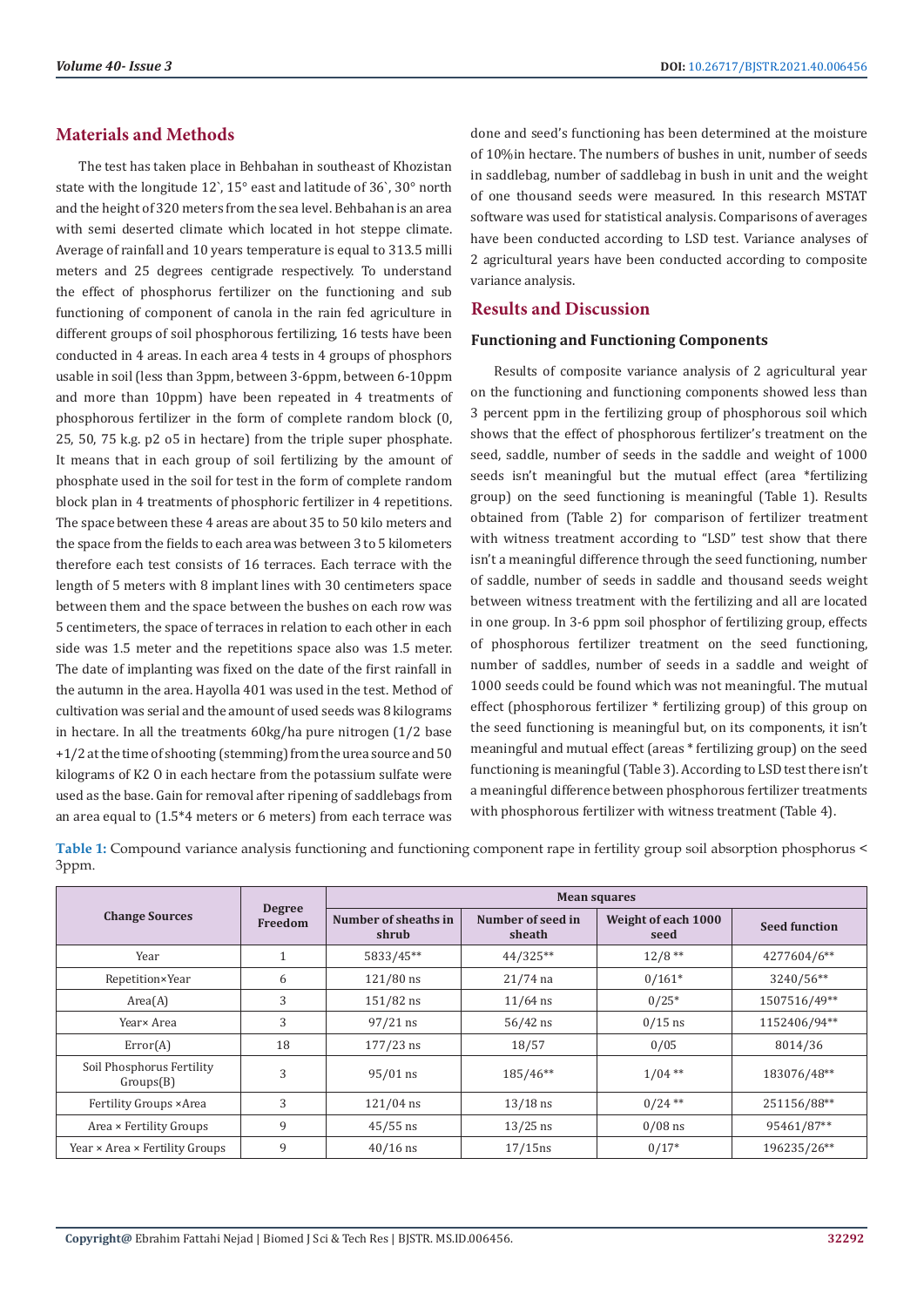| Error(B)                                                | 72  | $47/29$ ns | 17/75      | 0/69      | 8070/44      |
|---------------------------------------------------------|-----|------------|------------|-----------|--------------|
| Phosphorus Fertilizer<br>Treatment $(C)$                | 3   | $41/3$ ns  | $17/82$ ns | $0/94$ ns | 64128/50 ns  |
| Phosphorus Fertilizer<br>Treatment × Year               | 3   | $40/17$ ns | $17/46$ ns | $0/92$ ns | 83367/05ns   |
| Area× Phosphorus Fertilizer                             | 9   | $33/22$ ns | $14/35$ ns | $0/76$ ns | 68947 ns     |
| Area× Phosphorus Fertilizer ×<br>Year                   | 9   | $43/19$ ns | $18/69$ ns | $0/98$ ns | 89631/1 ns   |
| ErrorC1                                                 | 36  | $45/12$ ns | 18/84      | 1/08      | 9363/2       |
| Fertility Groups × Phosphorus<br>Fertilizer             | 9   | $33/41$ ns | $14/35$ ns | $0/75$ ns | 69317 ns     |
| Phosphorus Fertilizer×Fertility<br>$Groups \times Year$ | 9   | $43/42$ ns | $18/70$ ns | $0/98$ ns | $90112/1$ ns |
| Areax Group × Phosphorus<br>Fertilizer                  | 27  | $12/15$ ns | $5/43$ ns  | $0/29$ ns | 19122 ns     |
| Area× Group × Phosphorus<br>Fertilizer × Year           | 27  | $24/16$ ns | $10/43$ ns | $0/54$ ns | 49717/2 ns   |
| Error C <sub>2</sub>                                    | 108 | 15/04      | 6/95       | 0/36      | 3121/07      |
| $(CV\%)$                                                |     | 18/16      | 21/7       | 8/23      | 9/08         |

**Table 2:** The mean comparison two-year, number of sheath bags, number of seeds in the sheath, weight of each 1000 seeds, seeds functioning, in phosphorus deferment treatments, in regions with fertility (<3ppm) for applied test (L.S.D).

| <b>Phosphorus Fertilizer</b><br>Treatment Kg / Ha | Region1   | Region2                              | Region3         | Region4   | <b>Regions mean</b> |  |  |  |  |  |
|---------------------------------------------------|-----------|--------------------------------------|-----------------|-----------|---------------------|--|--|--|--|--|
| <b>Number of Sheath</b>                           |           |                                      |                 |           |                     |  |  |  |  |  |
| $\mathbf{0}$                                      | 28a       | 30 a                                 | 29a             | 29a       | 29a                 |  |  |  |  |  |
| 25                                                | 28 a      | 36a                                  | 33 a            | 29 a      | 36 a                |  |  |  |  |  |
| 50                                                | 44 a      | 44 a                                 | 41 a            | 41 a      | 40a                 |  |  |  |  |  |
| 75                                                | 39a       | 39 a                                 | 39a             | 40a       | 38 a                |  |  |  |  |  |
|                                                   |           | <b>Number of Seeds in the Sheath</b> |                 |           |                     |  |  |  |  |  |
| $\mathbf{0}$                                      | a 28      | a 32                                 | a 32            | a 31      | a 30                |  |  |  |  |  |
| 25                                                | a 25      | a 24                                 | a 28            | a 27      | a 26                |  |  |  |  |  |
| 50                                                | a 44      | a 27                                 | a 27            | a 26      | a 26                |  |  |  |  |  |
| 75                                                | a 39      | a 27                                 | a 26            | a 24      | a 25                |  |  |  |  |  |
|                                                   |           | Weight of Each 1000 Seeds (gr)       |                 |           |                     |  |  |  |  |  |
| $\mathbf{0}$                                      | a 55/2    | $a\,44/2$                            | a 55/2          | a 5/2     | a 51/2              |  |  |  |  |  |
| 25                                                | $a\ 47/2$ | a 58/2                               | a 55/2          | a $54/2$  | a 52/2              |  |  |  |  |  |
| 50                                                | a 35/2    | $a\,44/2$                            | a 55/2          | a $39/2$  | a $40/2$            |  |  |  |  |  |
| 75                                                | $a\ 43/2$ | a 5/2                                | $a \frac{3}{2}$ | $a\,45/2$ | a $42/2$            |  |  |  |  |  |
|                                                   |           | Seeds Functioning (kg/ha)            |                 |           |                     |  |  |  |  |  |
| $\mathbf{0}$                                      | a 25/455  | a 25/337                             | a 524           | a 523     | a 460               |  |  |  |  |  |
| 25                                                | a 5/333   | a 499                                | a 5/461         | a 378     | a 418               |  |  |  |  |  |
| 50                                                | a 373     | a 5/396                              | a 55/442        | a 25/410  | a 5/405             |  |  |  |  |  |
| 75                                                | a 75/367  | a 25/464                             | a 75/428        | a 466     | a 432               |  |  |  |  |  |

**Note:** The effect treatment no significant for properties no mention amount (L.S.D).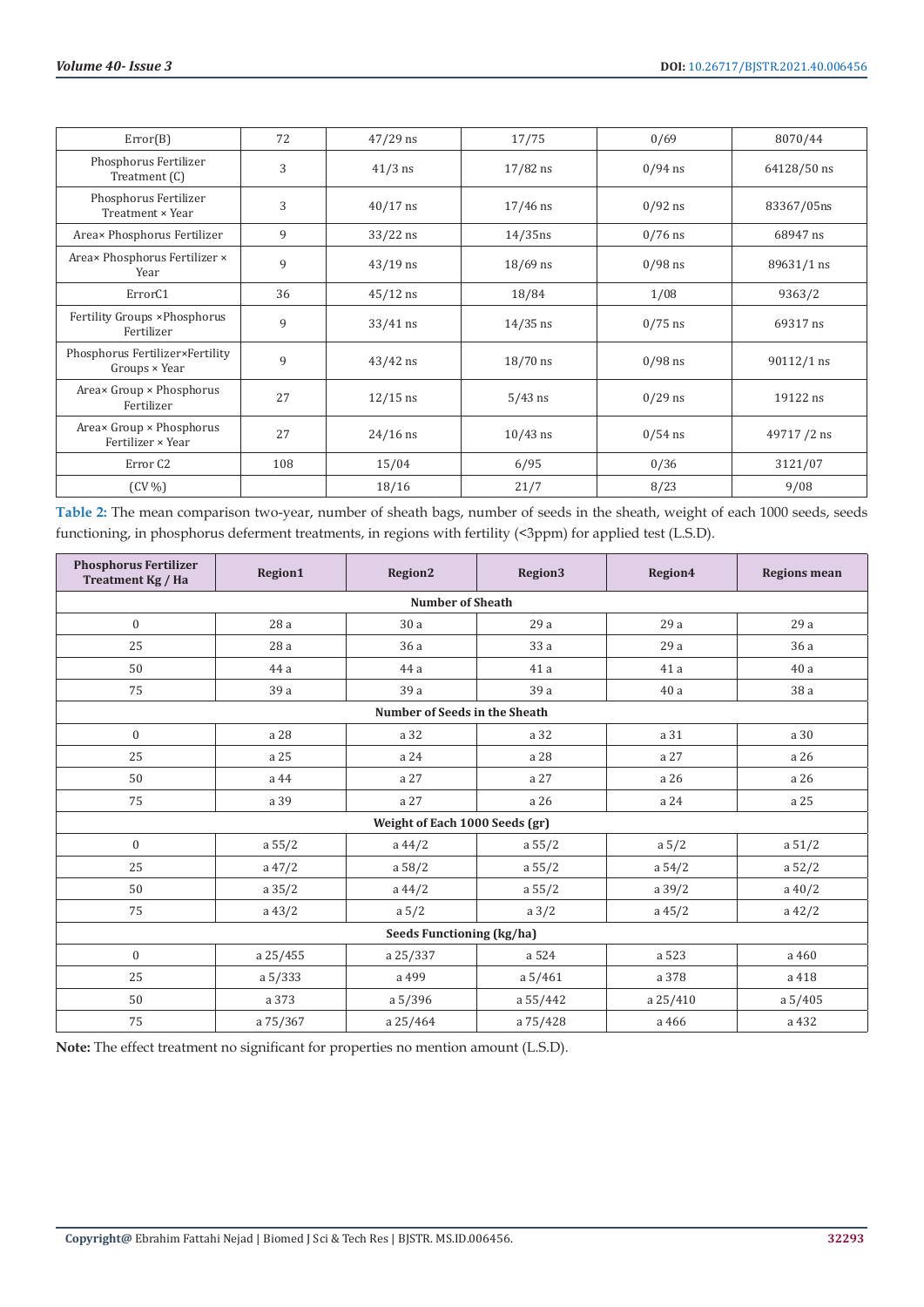|                                                     |                       |                                            |                                           | <b>Mean squares</b>                |                      |
|-----------------------------------------------------|-----------------------|--------------------------------------------|-------------------------------------------|------------------------------------|----------------------|
| <b>Change Sources</b>                               | <b>Degree Freedom</b> | <b>Number of Sheath in</b><br><b>Shrub</b> | <b>Number of Seed in</b><br><b>Sheath</b> | Weight of Each 1000<br><b>Seed</b> | <b>Seed Function</b> |
| Year                                                | $\mathbf{1}$          | $**14/7000$                                | $**18/322$                                | $**44/13$                          | ** 32/4020948        |
| Repetition×Year                                     | 6                     | ns 16/146                                  | ns 52/21                                  | $*169/0$                           | ** $13/3046$         |
| Area(A)                                             | 3                     | ns 18/182                                  | ns 52/11                                  | $*26/0$                            | $** 5/1417065$       |
| Year× Area                                          | 3                     | ns 65/116                                  | ns 86/55                                  | ns 16/0                            | ** 5/1083262         |
| Error(A)                                            | 18                    | 68/212                                     | 38/18                                     | 052/0                              | 5/7533               |
| Soil Phosphorus<br>Fertility Groups(B)              | 3                     | ns 01/114                                  | $*$ 60/183                                | $*$ $09/1$                         | ** 89/172091         |
| Fertility Groups × Area                             | 3                     | ns 25/145                                  | ns 05/13                                  | $*252/0$                           | ** 45/236078         |
| Area × Fertility Groups                             | 9                     | ns 66/54                                   | ns 12/13                                  | ns084/0                            | ** 16/89734          |
| Year × Area × Fertility<br>Groups                   | 9                     | ns 19/48                                   | ns 98/16                                  | ns 179/0                           | $** 14/184461$       |
| Error(B)                                            | 72                    | 75/56                                      | $*57/17$                                  | 724/0                              | 21/7586              |
| Phosphorus Fertilizer<br>Treatment (C)              | 3                     | ns 56/49                                   | ns 46/17                                  | ns99/0                             | ns 79/60280          |
| Phosphorus Fertilizer<br>Treatment × Year           | 3                     | ns20/48                                    | ns 28/17                                  | ns97/0                             | ns 03/78365          |
| Area× Phosphorus<br>Fertilizer                      | 9                     | ns 86/39                                   | ns 21/14                                  | ns 80/0                            | ns 18/64810          |
| Area× Phosphorus<br>Fertilizer × Year               | 9                     | ns 83/51                                   | ns 50/18                                  | ns03/1                             | ns 23/84253          |
| ErrorC1                                             | 36                    | 14/54                                      | 63/20                                     | 134/1                              | 41/8801              |
| <b>Fertility Groups</b><br>×Phosphorus Fertilizer   | 9                     | ns 09/40                                   | ns 21/14                                  | $79/0$ ns                          | ns 98/65157          |
| Phosphorus<br>Fertilizer×Fertility<br>Groups × Year | 9                     | ns 1/52                                    | ns 51/18                                  | ns 03/1                            | ns 4/84705           |
| Areax Group ×<br>Phosphorus Fertilizer              | 27                    | ns 58/14                                   | ns 38/5                                   | ns 30/0                            | ns 7/17974           |
| Area× Group ×<br>Phosphorus Fertilizer<br>× Year    | 27                    | ns 00/29                                   | ns 32/10                                  | ns 57/0                            | ns 17/46734          |
| Error <sub>C2</sub>                                 | 108                   | 05/18                                      | 88/6                                      | 38/0                               | 81/2933              |
| $(CV\% )$                                           |                       | 4/21                                       | 04/17                                     | 64/8                               | 54/8                 |

**Table 3:** Compound variance analysis functioning and functioning component rape in fertility group soil absorption phosphorus between 3-6ppm.

**Table 4:** The mean comparison two-year, number of saddle bags, number of seeds in the saddlebags, weight of each 1000 seeds, seeds functioning, in phosphorus deferment treatments, in regions with fertility (3-6ppm) for applied test (L.S.D).

| <b>Phosphorus Fertilizer</b><br>Treatment kg / ha | <b>Region1</b> | Region <sub>2</sub> | Region3 | Region4 | <b>Regions mean</b> |  |  |  |  |  |
|---------------------------------------------------|----------------|---------------------|---------|---------|---------------------|--|--|--|--|--|
| <b>Number of Sheath</b>                           |                |                     |         |         |                     |  |  |  |  |  |
| $\mathbf{0}$                                      | 48 a           | 43 a                | 46 a    | 46 a    | 46 a                |  |  |  |  |  |
| 25                                                | 33 a           | 38 a                | 36a     | 34a     | 35 a                |  |  |  |  |  |
| 50                                                | 43a            | 45 a                | 43 a    | 43a     | 44 a                |  |  |  |  |  |
| 75                                                | 45a            | 45 a                | 44 a    | 42 a    | 44 a                |  |  |  |  |  |
| Number of Seeds in the Sheath                     |                |                     |         |         |                     |  |  |  |  |  |
| $\Omega$                                          | a 28           | a 26                | a 29    | a 27    | a 28                |  |  |  |  |  |
| 25                                                | a 25           | a 30                | a 27    | a 24    | a 27                |  |  |  |  |  |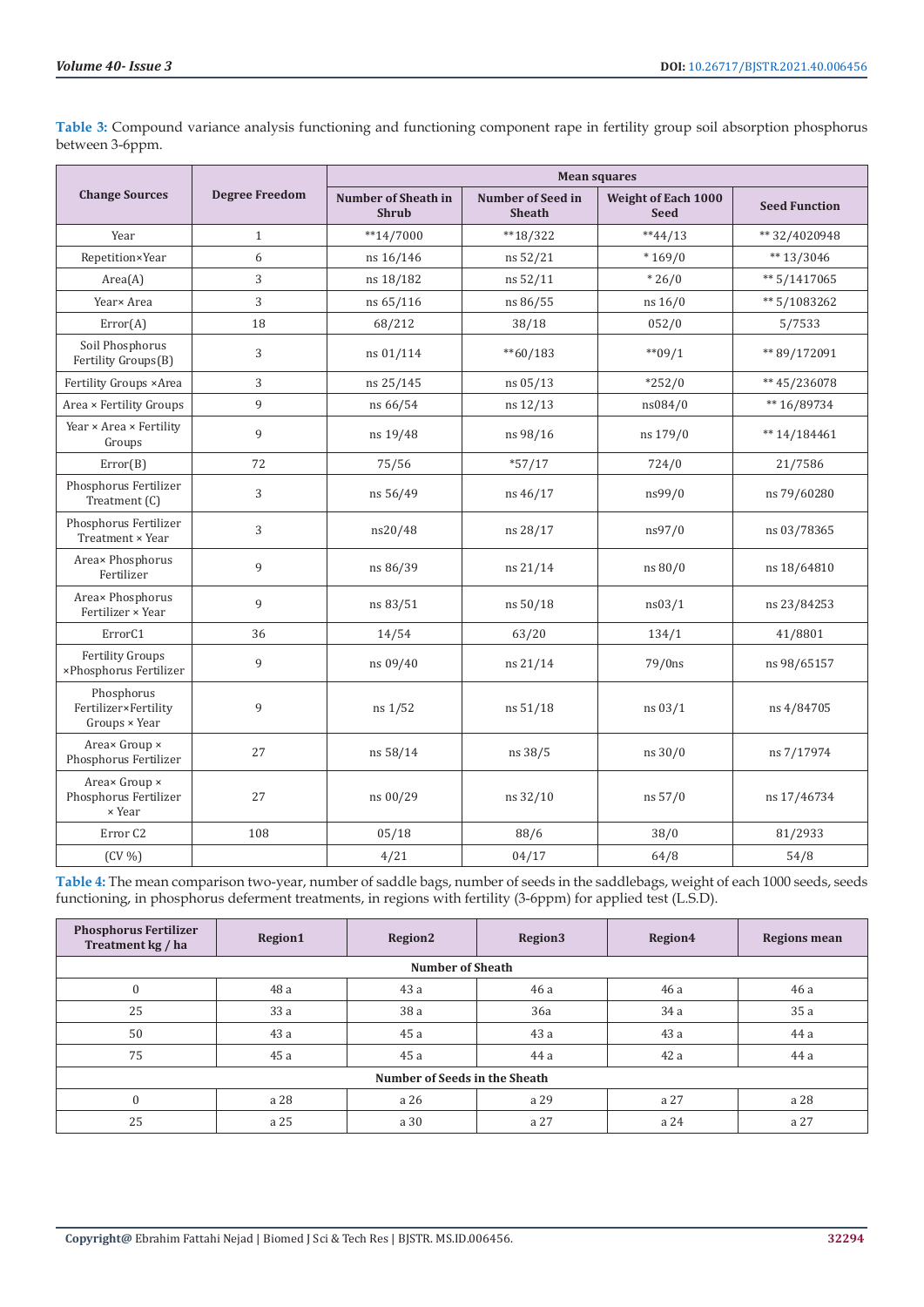| 50                                                             | a 24      | a 27                      | a 27      | a 27      | a 26       |  |  |  |  |  |
|----------------------------------------------------------------|-----------|---------------------------|-----------|-----------|------------|--|--|--|--|--|
| 75                                                             | a 22      | a 27                      | a 25      | a 24      | a 25       |  |  |  |  |  |
| Weight of Each 1000 Seeds (gr)                                 |           |                           |           |           |            |  |  |  |  |  |
| $\mathbf{0}$<br>a 68/2<br>a 52/2<br>a 64/2<br>a 62/2<br>a 64/2 |           |                           |           |           |            |  |  |  |  |  |
| 25                                                             | a 65/2    | a 58/2                    | a 71/2    | a 59/2    | a 63/2     |  |  |  |  |  |
| 50                                                             | $a\,45/2$ | a 60/2                    | $a\,45/2$ | a 53/2    | a 51/2     |  |  |  |  |  |
| 75                                                             | a 55/2    | $a\sqrt{6}/2$             | a 62/2    | $a\,46/2$ | a 56/2     |  |  |  |  |  |
|                                                                |           | Seeds Functioning (kg/ha) |           |           |            |  |  |  |  |  |
| $\mathbf{0}$                                                   | a 415     | a 5/481                   | a 25/441  | a 25/441  | a 75/444   |  |  |  |  |  |
| 25                                                             | a 75/265  | a 75/480                  | a 5/351   | a 5/351   | $a\,4/326$ |  |  |  |  |  |
| 50                                                             | a 57/259  | a 25/393                  | a 25/339  | a 25/399  | a 333      |  |  |  |  |  |
| 75                                                             | a 421     | a 574                     | a 75/466  | a 75/466  | a 482      |  |  |  |  |  |

The composite variance analysis in phosphorous fertilizer treatment absorbable in the soil during two years showed ppm of between 6 to 10. The effect of phosphorous fertilizer treatment and the mutual effect in this group (phosphor fertilizer \* fertilizing group) on the functioning and its components was not meaningful. But mutual effect (areas \* fertilizing group) on the seed functioning was meaningful. On one hand according to LSD test there wasn't a meaningful difference between fertilizing treatments with witness treatment in the group. (Tables 5 & 6). In phosphorous soil of fertilizing group of more than 10 ppm results of composite variance analysis for two agricultural years were shown. Phosphorous fertilizing treatment and their mutual effect (phosphor fertilizer \*

fertilizing group) on the seed's functioning was meaningful. (Table 7). Results of table 8 show that there isn't a difference between phosphorous fertilizing treatment with a witness treatment according to LSD test. Considering the results of the test, it can be said that phosphorous fertilizer very rarely have much effects on the seed functioning of Brassica napuls. on the other hand, some of the soil specifications such as organic materials, moisture and the amount of phosphor absorbable in the soil are effective. In the soil with higher amount of organic materials and more suitable moisture the functioning is difference in relation to witness treatment even though it isn't meaningful.

**Table 5:** Compound variance analysis functioning and functioning component rape in fertility group soil absorption phosphorus 6-10ppm.

|                                          |                          | <b>Mean squares</b>          |                             |                                    |                      |  |
|------------------------------------------|--------------------------|------------------------------|-----------------------------|------------------------------------|----------------------|--|
| <b>Change sources</b>                    | <b>Degree</b><br>freedom | Number of Sheath<br>in Shrub | Number of seed in<br>sheath | Weight of each<br><b>1000 seed</b> | <b>Seed Function</b> |  |
| Year                                     | $\mathbf{1}$             | ** 19/9275                   | ** $42/312$                 | ** $93/12$                         | ** 5/5133125         |  |
| Repetition×Year                          | 6                        | ns 66/193                    | ns 87/20                    | $*163/0$                           | ** 67/3888           |  |
| Area(A)                                  | 3                        | ns 39/241                    | ns 17/11                    | $*252/0$                           | ** 79/1809019        |  |
| Year× Area                               | 3                        | ns 56/154                    | ns 16/54                    | ns 151/0                           | ** 3/1382888         |  |
| Error(A)                                 | 18                       | 79/281                       | 83/17                       | 05/0                               | 23/9617              |  |
| Soil Phosphorus Fertility Groups(B)      | 3                        | ns 06/151                    | ** $04/178$                 | ** $05/1$                          | ** 78/219691         |  |
| Fertility Groups × Area                  | 3                        | ns 45/192                    | ns 65/12                    | $*24/0$                            | ** 26/301388         |  |
| Area × Fertility Groups                  | 9                        | ns 42/72                     | ns 72/12                    | ns 08/0                            | ** $24/114554$       |  |
| Year × Area × Fertility Groups           | 9                        | ns 85/63                     | ns 46/16                    | $*172/0$                           | ** 31/235482         |  |
| Error(B)                                 | 72                       | 19/75                        | 04/17                       | 70/0                               | 53/9684              |  |
| Phosphorus Fertilizer Treatment (C)      | 3                        | ns 67/65                     | ns 11/17                    | ns 95/0                            | ns 2/76954           |  |
| Phosphorus Fertilizer Treatment × Year   | 3                        | ns 87/63                     | ns 76/16                    | ns 93/0                            | ns 46/100040         |  |
| Area× Phosphorus Fertilizer              | 9                        | ns 82/52                     | ns 78/13                    | ns 77/0                            | ns 4/82736           |  |
| Area× Phosphorus Fertilizer × Year       | 9                        | ns 67/68                     | ns 94/17                    | ns 99/0                            | ns 3/107557          |  |
| ErrorC <sub>1</sub>                      | 36                       | 74/71                        | 01/20                       | ns 09/1                            | 84/11235             |  |
| Fertility Groups × Phosphorus Fertilizer | 9                        | ns 12/53                     | ns 78/13                    | 76/0ns                             | ns 4/83180           |  |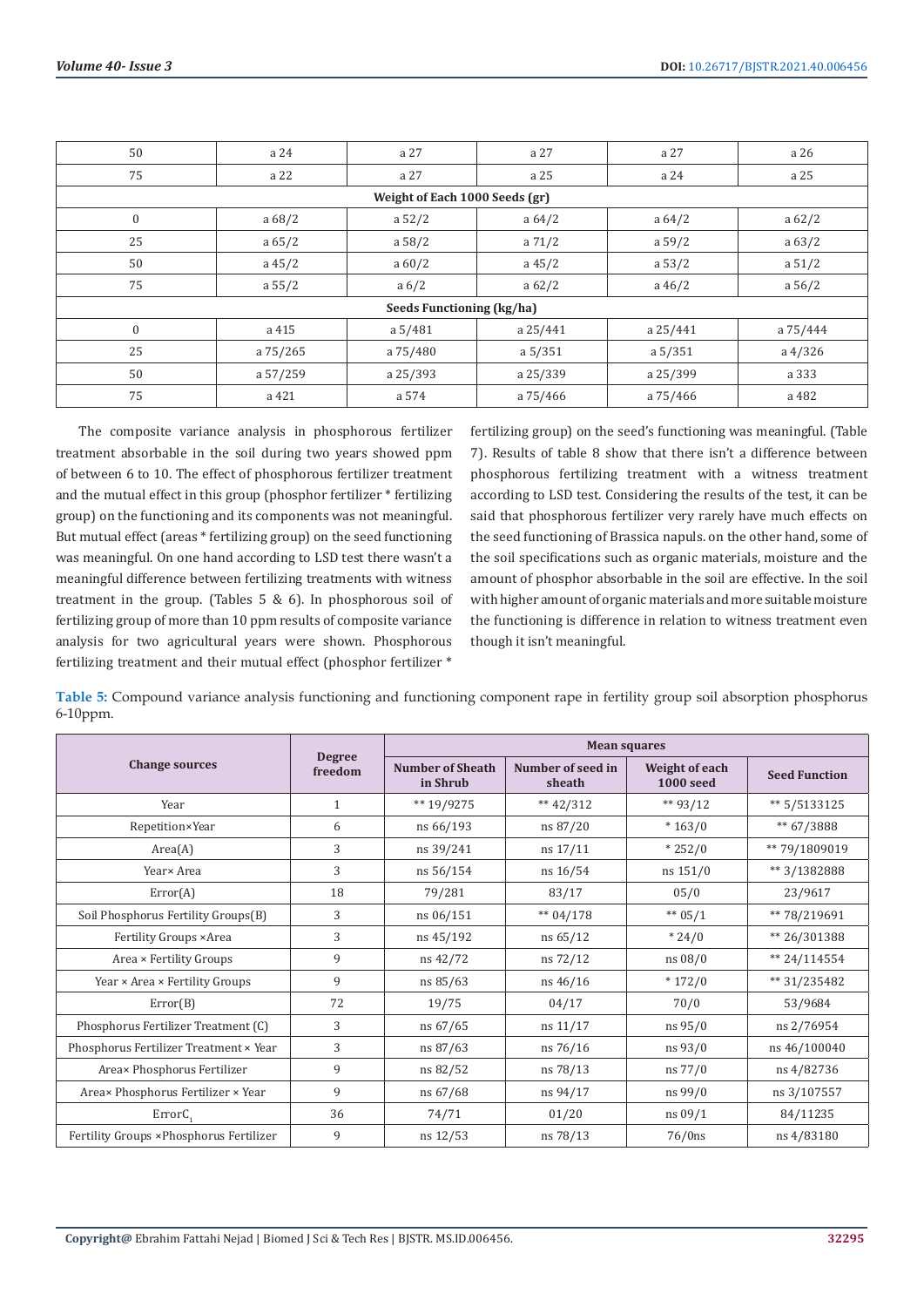| Phosphorus Fertilizer×Fertility Groups<br>× Year |     | ns 04/69 | ns 95/17          | ns 99/0 | ns 52/108134 |
|--------------------------------------------------|-----|----------|-------------------|---------|--------------|
| Area× Group × Phosphorus Fertilizer              | 27  | ns 32/19 | $ns \frac{21}{5}$ | ns 29/0 | ns 4/22946   |
| Areax Group × Phosphorus Fertilizer ×<br>Year    | 27  | ns 41/38 | ns 01/10          | ns 54/0 | ns 64/59660  |
| Error C2                                         | 108 | 91/23    | 67/6              | 36/0    | 28/3745      |
| $(CV\%)$                                         |     | 4/22     | 52/16             | 31/8    | 9/10         |

**Table 6:** The mean comparison two-year, number of saddle bags, number of seeds in the saddlebags, weight of each 1000 seeds, seeds functioning, in phosphorus deferment treatments, in regions with fertility 6-10ppm for applied test (L.S.D).

| <b>Phosphorus Fertilizer</b><br>Treatment kg / ha | Region1   | Region2                        | Region3       | Region4  | <b>Regions mean</b> |  |  |  |  |  |
|---------------------------------------------------|-----------|--------------------------------|---------------|----------|---------------------|--|--|--|--|--|
| <b>Number of Sheath</b>                           |           |                                |               |          |                     |  |  |  |  |  |
| $\boldsymbol{0}$                                  | 57 a      | 55a                            | 58 a          | 59 a     | 57 a                |  |  |  |  |  |
| 25                                                | 54 a      | 51a                            | 54 a          | 59 a     | 54 a                |  |  |  |  |  |
| 50                                                | 66 a      | 69 a                           | 68 a          | 65 a     | 67 a                |  |  |  |  |  |
| 75                                                | 52a       | 47 a                           | 49 a          | 52a      | 50a                 |  |  |  |  |  |
|                                                   |           | Number of Seeds in the Sheath  |               |          |                     |  |  |  |  |  |
| $\mathbf{0}$                                      | a 27      | a 28                           | a 28          | a 26     | a 27                |  |  |  |  |  |
| 25                                                | a 25      | a 27                           | a 27          | a 25     | a 26                |  |  |  |  |  |
| 50                                                | a 23      | a 24                           | a 25          | a 25     | a 24                |  |  |  |  |  |
| 75                                                | a 27      | a 27                           | a 26          | a 26     | a 24                |  |  |  |  |  |
|                                                   |           | Weight of each 1000 Seeds (gr) |               |          |                     |  |  |  |  |  |
| $\mathbf{0}$                                      | a 59/2    | $a\ 4/2$                       | $a\sqrt{6}/2$ | a 63/2   | a 5/2               |  |  |  |  |  |
| 25                                                | $a\,47/2$ | $a\,45/2$                      | $a\ 48/2$     | a 54/2   | a $48/2$            |  |  |  |  |  |
| 50                                                | a 37/2    | $a\,46/2$                      | a $44/2$      | a 53/2   | $a\,45/2$           |  |  |  |  |  |
| 75                                                | $a\,49/2$ | a 58/2                         | a 55/2        | a 55/2   | a 54/2              |  |  |  |  |  |
|                                                   |           | Seeds Functioning (kg/ha)      |               |          |                     |  |  |  |  |  |
| $\mathbf{0}$                                      | a 25/449  | a 25/547                       | a 709         | a 75/661 | a 592               |  |  |  |  |  |
| 25                                                | a 75/303  | a 25/569                       | a 25/553      | a 25/555 | $a\,4/495$          |  |  |  |  |  |
| 50                                                | a 75/306  | a 25/527                       | a 75/526      | a 75/505 | a 467               |  |  |  |  |  |
| 75                                                | a 25/476  | a 497                          | a 75/511      | a 75/526 | a 503               |  |  |  |  |  |

Note: The effect treatment no significant for properties no mention amount (L.S.D).

**Table 7:** Compound variance analysis functioning and functioning component rape in fertility group soil absorption phosphorus over >10 ppm.

|                                     |                          | <b>Mean squares</b>          |                                    |                                           |                      |  |
|-------------------------------------|--------------------------|------------------------------|------------------------------------|-------------------------------------------|----------------------|--|
| <b>Change sources</b>               | <b>Degree</b><br>freedom | Number of Sheath<br>in Shrub | Number of Seed in<br><b>Sheath</b> | <b>Weight of Each</b><br><b>1000 Seed</b> | <b>Seed Function</b> |  |
| Year                                |                          | $*2/10325$                   | $*$ $39/286$                       | $*$ 90/11                                 | ** 72/6245302        |  |
| Repetition×Year                     | 6                        | ns 59/215                    | ns 13/19                           | $*15/0$                                   | ** $22/4731$         |  |
| Area(A)                             | 3                        | ns 72/268                    | ns 24/10                           | $*23/0$                                   | ** 07/2200974        |  |
| Year× Area                          | 3                        | ns 06/172                    | ns 65/49                           | $ns\ 14/0$                                | ** 13/1682514        |  |
| Error(A)                            | 18                       | 70/313                       | 34/16                              | 05/0                                      | 96/11700             |  |
| Soil Phosphorus Fertility Groups(B) | 3                        | ns 06/151                    | $** 04/178$                        | $** 05/1$                                 | ** 78/219691         |  |
|                                     | 3                        | ns 17/168                    | $*20/163$                          | $*$ $97/0$                                | ** 7/267291          |  |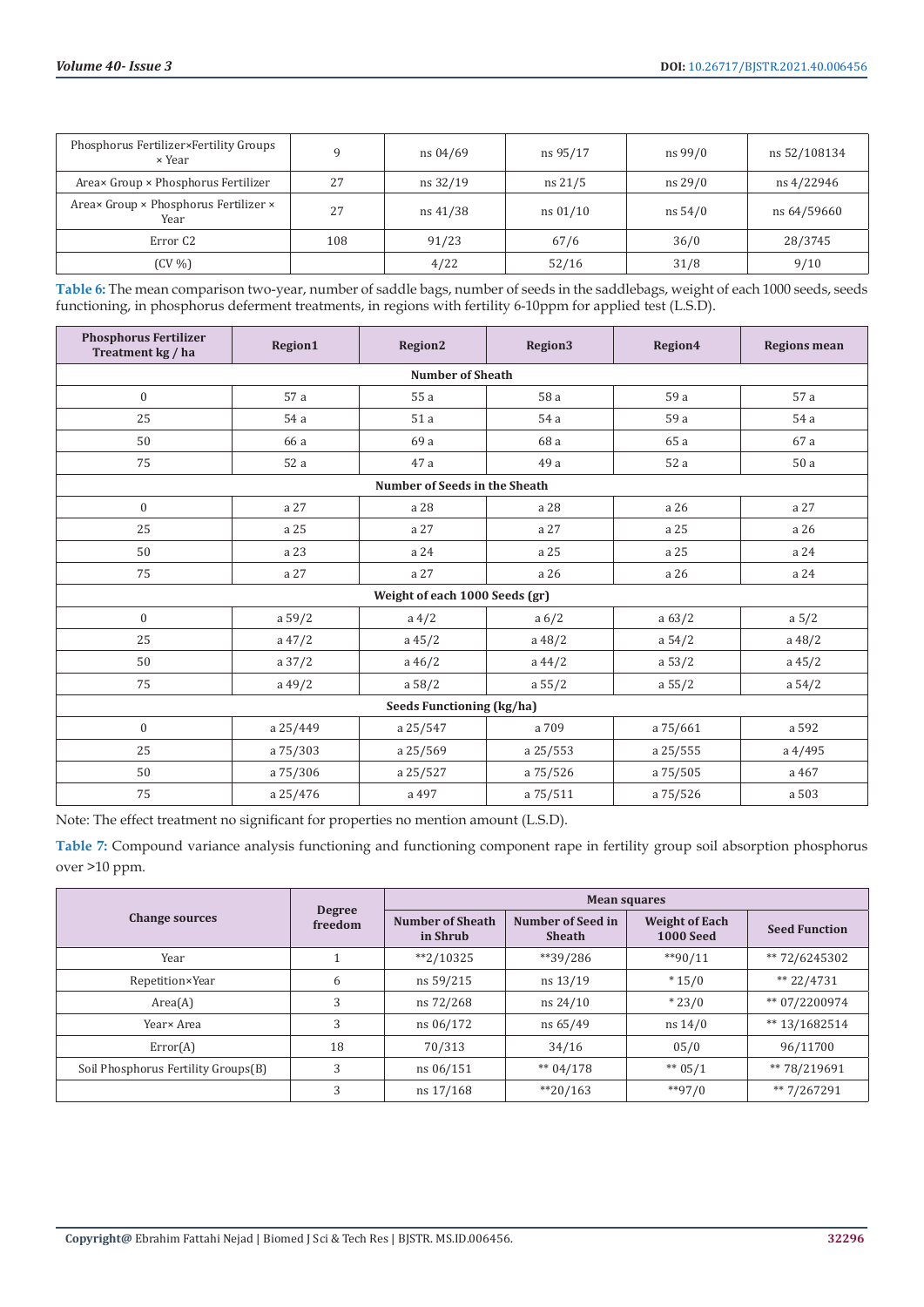| Fertility Groups × Area                          | 3   | ns 24/214 | ns 60/11    | $*22/0$      | ** 04/366689 |
|--------------------------------------------------|-----|-----------|-------------|--------------|--------------|
| Area × Fertility Groups                          | 9   | ns 62/80  | ns 66/11    | ns 074/0     | ** 33/139374 |
| Year × Area × Fertility Groups                   | 9   | ns 08/71  | ns 09/15    | ns 16/0      | ** 48/286503 |
| Error(B)                                         | 72  | 70/83     | 62/15       | 64/0         | 84/11782     |
| Phosphorus Fertilizer Treatment (C)              | 3   | ns 10/73  | ns 68/15    | ns87/0       | ns 61/93627  |
| Phosphorus Fertilizer Treatment × Year           | 3   | ns 10/71  | ns 36/15    | ns85/0       | ns 89/121715 |
| Area× Phosphorus Fertilizer                      | 9   | ns 80/58  | $ns\ 63/12$ | $ns\ 71/0$   | ns 62/100662 |
| Area× Phosphorus Fertilizer × Year               | 9   | ns 45/76  | ns 45/16    | ns91/0       | ns 41/130861 |
| Error <sub>C1</sub>                              | 36  | 86/79     | 34/18       | $\mathbf{1}$ | 27/13670     |
| Fertility Groups × Phosphorus Fertilizer         | 9   | ns 04/69  | ns 95/17    | ns 99/0      | ns 52/108134 |
|                                                  | 9   | ns 13/59  | ns 63/12    | $70/0$ ns    | ns 82/101202 |
| Phosphorus Fertilizer×Fertility Groups<br>× Year | 9   | ns 85/76  | $ns\,46/16$ | $ns\,91/0$   | ns 67/131563 |
| Areax Group × Phosphorus Fertilizer              | 27  | ns 50/21  | ns 78/4     | $ns\,27/0$   | ns 12/27918  |
| Areax Group × Phosphorus Fertilizer ×<br>Year    | 27  | ns 76/42  | ns 18/9     | ns 50/       | ns 11/72587  |
| Error <sub>C2</sub>                              | 108 | 62/26     | 09/6        | 33/0         | 76/4556      |
| $(CV\%)$                                         |     | 41/19     | 14/15       | 65/7         | 26/13        |

**Table 8:** The mean comparison two-year, number of sheath bags, number of seeds in the sheath, weight of each 1000 seeds, seeds functioning, in phosphorus deferment treatments, in regions with fertility (over 10ppm) for applied test (L.S.D).

| <b>Phosphorus Fertilizer</b><br>Treatment kg / ha | Region1  | Region2                        | Region3  | Region4   | <b>Regions mean</b> |  |  |  |  |  |
|---------------------------------------------------|----------|--------------------------------|----------|-----------|---------------------|--|--|--|--|--|
| <b>Number of Sheath</b>                           |          |                                |          |           |                     |  |  |  |  |  |
| $\mathbf{0}$                                      | 64 a     | 63 a                           | 66 a     | 69 a      | 66 a                |  |  |  |  |  |
| 25                                                | 50 a     | 49 a                           | 52 a     | 55 a      | 52 a                |  |  |  |  |  |
| 50                                                | 94 a     | 90 a                           | 93 a     | 76 a      | 88 a                |  |  |  |  |  |
| 75                                                | 46a      | 44 a                           | 50a      | 48 a      | 47 a                |  |  |  |  |  |
|                                                   |          | Number of Seeds in the sheath  |          |           |                     |  |  |  |  |  |
| $\boldsymbol{0}$                                  | a 23     | a 23                           | a 22     | a 21      | a 22                |  |  |  |  |  |
| 25                                                | a 22     | a 23                           | a 21     | a 21      | a 22                |  |  |  |  |  |
| 50                                                | a 22     | a 23                           | a 22     | a 22      | a 22                |  |  |  |  |  |
| 75                                                | a 30     | a 29                           | a 26     | a 26      | a 28                |  |  |  |  |  |
|                                                   |          | Weight of Each 1000 Seeds (gr) |          |           |                     |  |  |  |  |  |
| $\mathbf{0}$                                      | a 71/1   | a 81/1                         | a 93/1   | a 08/2    | a 88/1              |  |  |  |  |  |
| 25                                                | a $24/2$ | a 28/2                         | a 24/2   | a 39/2    | a 29/2              |  |  |  |  |  |
| 50                                                | a $7/2$  | a 51/2                         | a 56/2   | a 55/2    | a 58/2              |  |  |  |  |  |
| 75                                                | $a\ 4/2$ | $a\ 41/2$                      | a $43/2$ | $a\,46/2$ | a $43/2$            |  |  |  |  |  |
|                                                   |          | Seeds Functioning (kg/ha)      |          |           |                     |  |  |  |  |  |
| $\mathbf{0}$                                      | a 5/471  | a 528                          | a 5/596  | a 5/6535  | $a\,4/563$          |  |  |  |  |  |
| 25                                                | a 5/402  | a 75/443                       | a 75/457 | a 486     | a 444               |  |  |  |  |  |
| 50                                                | a 685    | a 5/758                        | a 25/851 | a 724     | a 755               |  |  |  |  |  |
| 75                                                | a25/828  | a 694                          | a 5/734  | a 75/629  | a 737               |  |  |  |  |  |

The amount of phosphor absorbable in soil in group of (3-6) and (6-10) ppm in relation to phosphor group absorbable (less or very high) has suitable effect on the seed functioning. In some of the soil phosphor fertilizing group (medium or high), the amount of fertilizing phosphor, number of saddles and weight of 100 seeds increases a little but their 3effect on the seed functioning is not

enough in research on the Brassica napuls plant it has been reported that phosphorous fertilizer does not increase the seed functioning but the height of the plant, number of intial subshrubs and number of saddles will increase a little and also the phosphorous fertilizer has no effect on the number of seeds and weight in 1000 seeds. Mojumdar and Sandhu [5] reported that phosphorous fertilizer